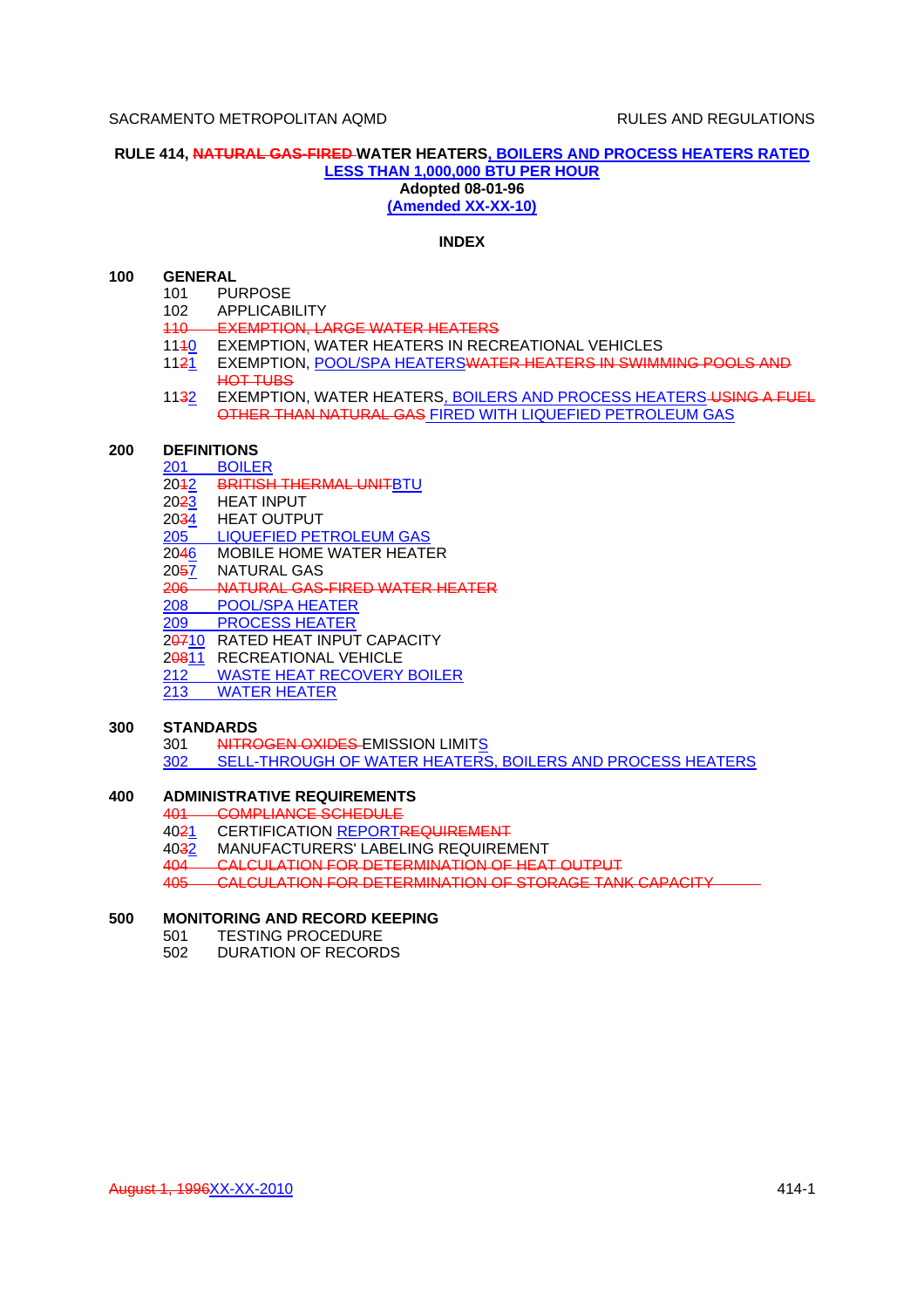#### **100 GENERAL**

- 101 **PURPOSE:** To limit the emission of nitrogen oxides (NOx) from natural gas-fired water heaters, boilers and process heaters.
- 102 **APPLICABILITY:** This rule shall apply to any person who manufactures, distributes, offers for sale, sells, or installs any type of natural gas-fired water heater (such as tank or tankless/instantaneous), boiler or process heater, with a rated heat input capacity less than 75,0001,000,000 British thermal units per hour (Btu/hr), fired with gaseous or nongaseous fuels, for use in this District.
- 110 **EXEMPTION, LARGE WATER HEATERS:** This rule shall not apply to water heaters with a rated heat input of 75,000 Btu/hr or greater.
- 1140 **EXEMPTION, WATER HEATERS IN RECREATIONAL VEHICLES:** This rule shall not apply to water heaters used in recreational vehicles.
- 1121 **EXEMPTION, POOL/SPA HEATERSWATER HEATERS IN SWIMMING POOLS AND HOT TUBS:** This rule shall not apply to water-pool/spa heaters with a heat input rating of less than 75,000 Btu/hr used exclusively to heat swimming pools and hot tubs.
- 1132 **EXEMPTION, WATER HEATERS, BOILERS AND PROCESS HEATERS USING A FUEL OTHER THAN NATURAL GAS FIRED WITH LIQUEFIED PETROLEUM GAS:** This rule shall not apply to water heaters, boilers and process heaters using any fuel other than natural gas fired with liquefied petroleum gas.

### **200 DEFINITIONS**

- 201 **BOILER:** Any external combustion equipment fired with any fuel used to produce hot water or steam, excluding waste heat recovery boilers.
- 2012 **BRITISH THERMAL UNIT (Btu)BTU:** The amount of heat required to raise the temperature of one pound of water from 59 F to 60 F at one atmosphere British thermal unit or units.
- 2023 **HEAT INPUT:** The actual amount of heat released by natural gas burned in a water heaterThe heat of combustion released by fuels burned in a unit based on the higher heating value of the fuel. This does not include the enthalpy of incoming combustion air.
- 2034 **HEAT OUTPUT:** The product H<sub>o</sub> as defined in Section-4049.3 of the South Coast AQMD Protocol, as referenced in Section 501 of this rule.
- 205 **LIQUEFIED PETROLEUM GAS:** A compressed gas composed of one or more of the following flammable hydrocarbons: propane, n-butane, isobutane, propylene, and butenes.
- 2046 **MOBILE HOME WATER HEATER:** A natural gas-fired water heater manufactured exclusively for mobile home use.
- 2057 **NATURAL GAS:** A mixture of gaseous hydrocarbons containing at least 80 percent methane by volume as determined according to American Standard Test Method (ASTM) D1945-64.
- 206 **NATURAL GAS-FIRED WATER HEATER:** A closed vessel in which water is heated by the combustion of natural gas and is withdrawn for use external to the vessel at pressures not exceeding 160 psig, including the apparatus by which heat is generated and all controls and devices necessary to prevent water temperatures from exceeding 210 F (99 C).
- 208 **POOL/SPA HEATER:** A device in which water is heated when pool or spa water circulates through a heat exchanger.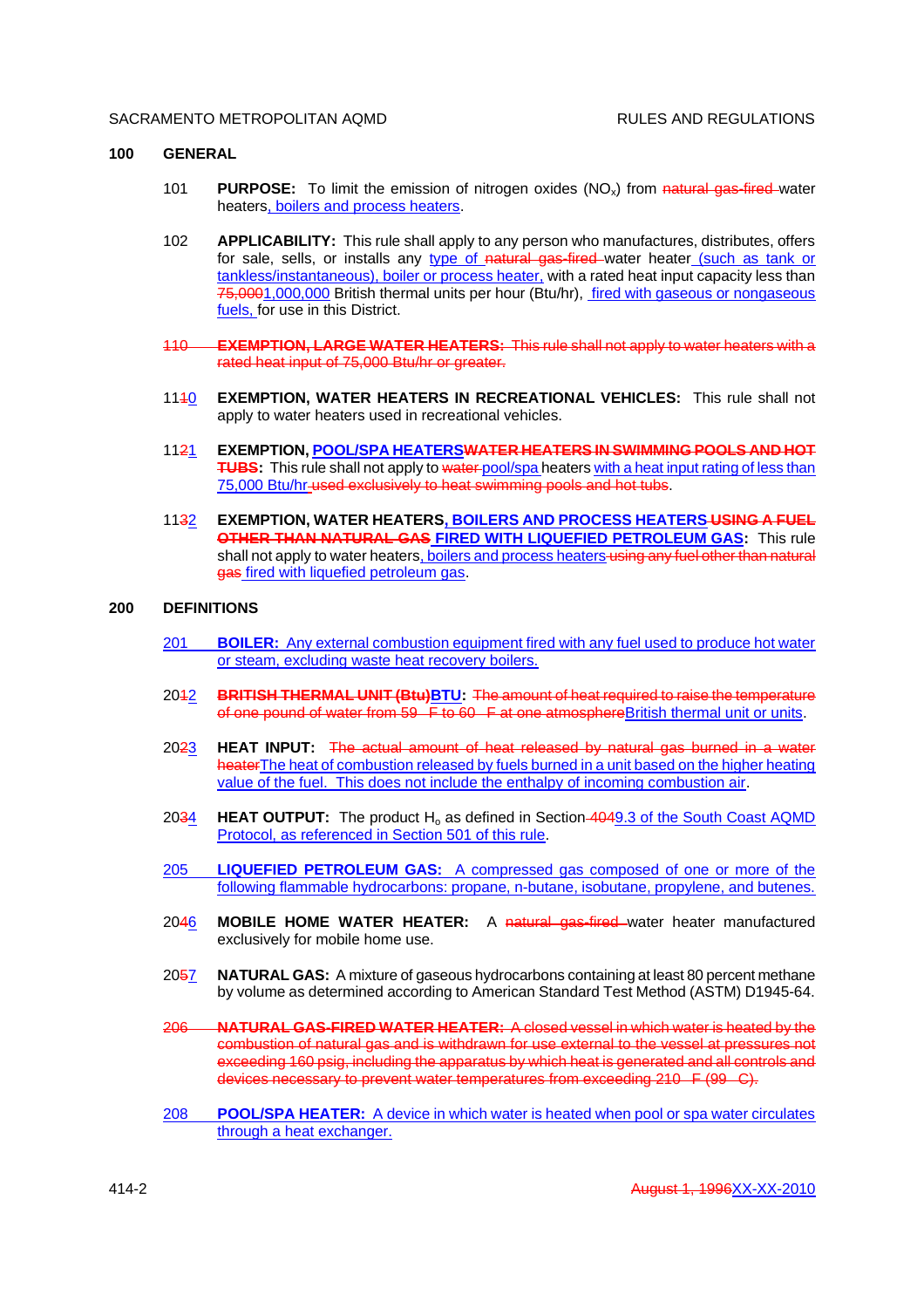- 209 **PROCESS HEATER:** Any unit fired with any fuel which transfers heat from combustion gases to water or process streams. Process heater does not include any dryer in which the material being dried is in direct contact with the products of combustion, cement or lime kilns, glass melting furnaces or smelters.
- 20710 **RATED HEAT INPUT CAPACITY:** The heat input capacity specified on the nameplate of the combustion unit. If the combustion unit has been altered or modified such that its maximum heat input is different than the heat input capacity specified on the nameplate, the new maximum heat input shall be considered as the rated heat input capacity.
- 20811 **RECREATIONAL VEHICLE:** A motor home, travel trailer, truck camper, or camping trailer, with or without motive power, designed for human habitation for recreational, emergency, or other occupancy, which meets all of the following criteria: 1) contains less than 320 square feet of internal living room area, excluding built-in equipment, including, but not limited to wardrobe, closets, cabinets, kitchen units or fixtures, and bath or toilet rooms; 2) it contains 400 square feet or less of gross area measured at maximum horizontal projections; 3) it is built on a single chassis; and 4)it is either self propelled, truck mounted, or permanently towable on the highways without a permit as defined pursuant to Section 18010 of the California Health and Safety Code.
- 212 **WASTE HEAT RECOVERY BOILER:** A device that recovers normally unused energy and converts it to usable heat. Devices incorporating duct or supplemental burners that are designed to supply 50% or more of the total rated heat input capacity of the device are not considered waste heat recovery boilers, but are considered boilers. Waste heat recovery boilers are also referred to as heat recovery steam generators.
- 213 **WATER HEATER:** A closed vessel in which water is heated and is withdrawn for use external to the vessel at pressures not exceeding 160 psig, including the apparatus by which heat is generated and all controls and devices necessary to prevent water temperatures from exceeding 210 °F (99 °C).

## **300 STANDARDS**

- 301 **NITROGEN OXIDES EMISSION LIMITS:** A person shall only distribute, offer for sale, sell, or install within the Sacramento Metropolitan Air Quality Management District-either of the following a water heater, boiler or process heater with certified NOx and CO emissions less than or equal to the following limits:
	- 301.1 A natural gas-fired water heater that emits less than or equal to 40 nanograms of nitrogen oxides (calculated as  $NQ_2$ ) per joule (93 pounds per billion Btu) of heat output; and is certified in accordance with Section 402.
	- 301.2 A mobile home natural gas-fired water heater that emits less than or equal to 50 nanograms of nitrogen oxides (calculated as  $NQ_2$ ) per joule (116 pounds per billion Btu) of heat output; and is certified in accordance with Section 402.

| <b>Heat Input</b><br>Range<br>and | <b>NOx Limit</b><br><b>Nanograms per Joule of Heat Output</b><br>(ppmv @ $3\%$ O <sub>2</sub> ) <sup>*</sup> |                              |                              | <b>CO Limit</b><br>ppmv @ $3\%$ O <sub>2</sub> |
|-----------------------------------|--------------------------------------------------------------------------------------------------------------|------------------------------|------------------------------|------------------------------------------------|
| <b>Type</b>                       | <b>Effective</b><br>3/1/1997                                                                                 | <b>Effective</b><br>1/1/2011 | <b>Effective</b><br>1/1/2013 | <b>Effective</b><br>1/1/2011                   |
| < 75,000 Btu/hr                   |                                                                                                              |                              |                              |                                                |
| <b>Mobile Home</b>                | 50                                                                                                           | 40(55)                       |                              | No Limit                                       |
| All others                        | 40                                                                                                           | 10(15)                       |                              | No Limit                                       |
| 75,000 to < 400,000 Btu/hr        |                                                                                                              |                              |                              |                                                |
| Pool/Spa                          | <b>No Limit</b>                                                                                              | 40(55)                       |                              | No Limit                                       |
| All others                        | No Limit                                                                                                     | 40(55)                       | 14(20)                       | No Limit                                       |
| 400,000 to $<$ 1 million Btu/hr   |                                                                                                              |                              |                              |                                                |
| <b>All Types</b>                  | <b>No Limit</b>                                                                                              | 14(20)                       |                              | 400                                            |

Where limits are shown in units of both nanograms per joule of heat output and ppmy at 3% oxygen, compliance can be demonstrated using either limit.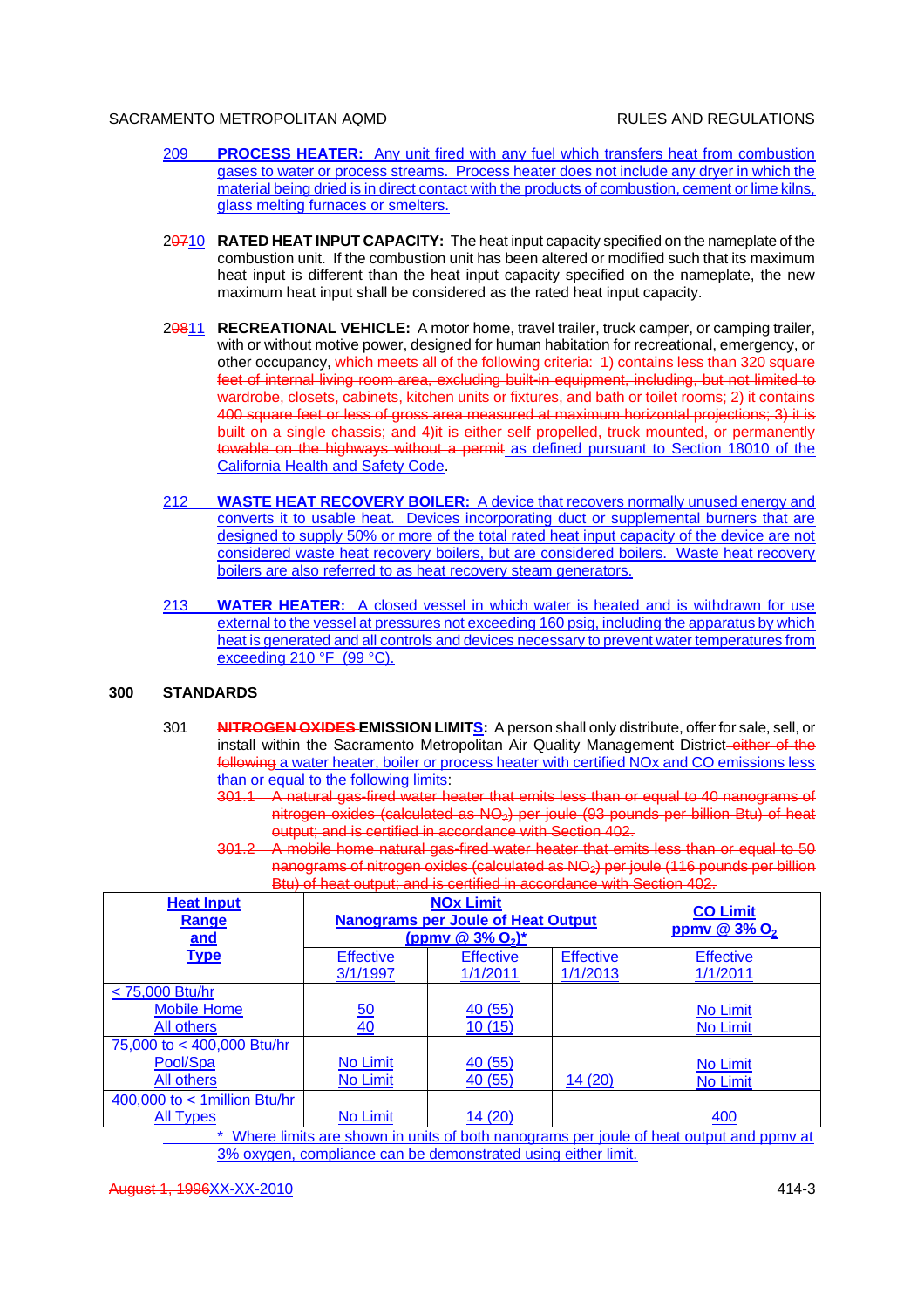302 **SELL-THROUGH OF WATER HEATERS, BOILERS AND PROCESS HEATERS:** An applicable water heater, boiler or process heater manufactured prior to the January 1, 2011 or the January 1, 2013 effective date specified for that unit in Section 301 may be distributed, offered for sale, or sold for up to 6 months after the specified effective date. In addition, a water heater, boiler or process heater manufactured before the effective date specified for that unit in Section 301 may be installed at any time, after the specified effective date, so long as it complied with the standards in Section 301 and 302 in effect at the time the unit was sold to the owner/operator of the water heater, boiler or process heater.

#### **400 ADMINISTRATIVE REQUIREMENTS**

401 **COMPLIANCE SCHEDULE:** Effective March 1, 1997, no person shall distribute, offer for sale, sell, or install any natural gas-fired water heater which does not comply with the requirements of Section 300.

## 4021 **CERTIFICATION REQUIREMENT REPORT:**

- 4021.1 A manufacturer of any natural gas fired water heater, boiler, or process heater subject to Section 300 shall submit to the Air Pollution Control Officer (APCO) a statement certifying compliance report that water heaters demonstrates each model manufactured by it and subject to this rule are is in compliance with the provisions of Section 300 at least 30 days prior to sale being sold or distributed for sale within the District. Regardless of whether a permit is required, the manufacturer submitting a certification report must pay the fee in Rule 301, PERMIT FEES – STATIONARY SOURCE, Section 311. The compliance report shall include the following information:
	- a. Name and address of manufacturer;
	- b. Brand name and model;
	- c. Model number as it appears on the rating plate;
	- d. Fuel type unit is fired with;
	- e. Description of each water heater model being certified;
	- Heat input rating;
	- g. All compliance test procedures and results, as performed by an independent testing laboratory, in accordance with Section 501;
	- h. All calculations for determining compliance; and
	- A signed and dated statement attesting to the accuracy of all statements and information in the compliance report.
- 401.2 In lieu of Sections 401.1(f) and 401.1(g), a manufacturer may submit to the District, at least 30 days prior to a model being sold or distributed for sale within the District, an approved South Coast Air Quality Management District (SCAQMD) certification pursuant to SCAQMD Rules 1121 or 1146.2.

The statement shall be signed, dated, and shall attest to the accuracy of all information. The statement shall include the brand name, model number, the input rating as it appears on the water heater rating plate, and test results in accordance with Section 501; or

- 402.2 A manufacturer shall submit to this District an approved South Coast Air Quality Management District certification. Any model of natural gas-fired water heater certified as complying with the South Coast Air Quality Management District's Rule 1121 prior to July 1, 1995, need not be recertified to the test protocol specified in Section 501 until such time as required by the South Coast Air Quality Management District.
- 4032 **MANUFACTURERS' LABELING REQUIREMENT:** A manufacturer shall display the model number and the manufactured year of the water heater, boiler or process heater complying with Section 300 on the shipping carton and on the rating plate of each water heater unit. The manufacturer shall also display the certification status on the shipping carton and on the water heater, boiler or process heater.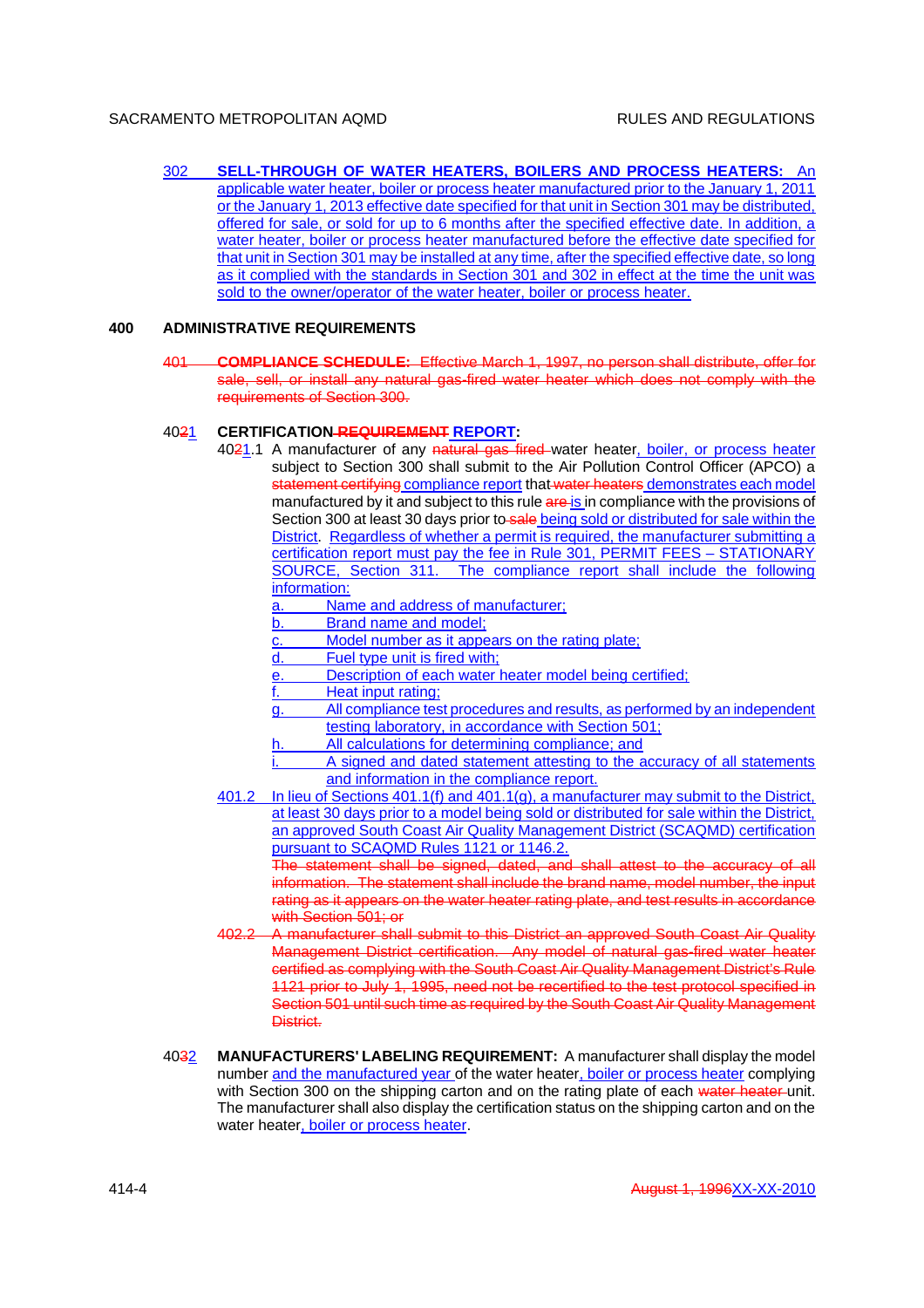404 **CALCULATION FOR DETERMINATION OF HEAT OUTPUT:** Heat output is computed using the following equation, as contained in the Protocol:

 $H_0 = MG_{pi}(T_{dd} - T_{in}) + V_{st}D_nC_{p2}(T_{max} - T_{o})$ 

| <del>Where:</del> | $H_{\mathbf{Q}}$ | heat output in British thermal units.                                                 |
|-------------------|------------------|---------------------------------------------------------------------------------------|
|                   | NЛ<br>TVT        | mass of the water withdrawn in pounds.                                                |
|                   | نوك              | specific heat of water at the average temperature                                     |
|                   |                  | $(T_{\text{def}} + T_{\text{in}})/2$ , British thermal units/pound- <sup>e</sup> F.   |
|                   | ∓аа              | average delivery temperature <sup>e</sup> F.                                          |
|                   |                  | average inlet temperature <sup>e</sup> F.                                             |
|                   | Vst              | storage tank capacity in gallons, as determined in Section                            |
|                   |                  | 405.                                                                                  |
|                   | Đ"               | density of water at the average temperature $(T_{\text{max}}+T_{\text{e}})/2$ in      |
|                   |                  | pounds/gallon.                                                                        |
|                   |                  | specific heat of water at the average temperature                                     |
|                   |                  | (T <sub>max</sub> + T <sub>e</sub> )/2 in British thermal units/pound <sup>e</sup> F. |
|                   | +may             | maximum mean tank temperature recorded after cutout                                   |
|                   |                  | following the test draw <sup>e</sup> F.                                               |
|                   |                  | the maximum mean tank temperature recorded prior to the                               |
|                   |                  | test draw- <sup>e</sup> F.                                                            |

<sup>405</sup> **CALCULATION FOR DETERMINATION OF STORAGE TANK CAPACITY:** Storage tank capacity is computed by the following equation:

|                 | $V_{\text{et}} = (W_f - W_t)/D_{\text{e}}$ |                                                                                                                                                                                                                                                                              |
|-----------------|--------------------------------------------|------------------------------------------------------------------------------------------------------------------------------------------------------------------------------------------------------------------------------------------------------------------------------|
| $Mh$ nn $\cdot$ |                                            | storage capacity of the water heater in gallons<br>woight of the water heater completely filled with water in                                                                                                                                                                |
|                 |                                            | pounde<br><del>vuunas.</del><br>woight of the empty water heater in pounds.<br>dopeity of water at the appropriate temperature in<br><del>ar mo approphato temperature in</del><br><del>ucnony</del><br>$\overline{\text{waw}}$<br>nounde/asilon<br><del>poundo ganon.</del> |

# **500 MONITORING AND RECORD KEEPING**

# 501 **TESTING PROCEDURE:**

- 501.1 Any natural gas-fired water heater, boiler or process heater distributed, offered for sale, sold, or installed within the District to which this rule applies shall be tested in accordance with the South Coast Air Quality Management District Protocol: *Nitrogen Oxides Emissions Compliance Testing for Natural Gas-Fired Water Heaters and Small Boilers*, as amended January 19958.
- 501.2 Any water heater, boiler or process heater fired with a fuel other than natural gas, to which this rule applies, shall be tested in accordance with the test methods below. All emission determinations shall be made while the unit is operating according to the manufacturer's recommendations. Tests shall be conducted while the unit is operating at a firing rate that is as close as physically possible to the unit's recommended heat input capacity. Tests shall consist of three 40-minute sampling periods. Results shall be averaged over the three test periods. Test reports shall include the operational characteristics of all flue-gas NOx reduction equipment. a. Oxides of Nitrogen – ARB Method 100 or EPA Method 7E. b. Carbon Monoxide – ARB Method 100 or EPA Method 10. c. Stack Gas Oxygen – ARB Method 100 or EPA Method 3A. d. Carbon Dioxide – ARB Method 100 or EPA Method 3A.
- 502 **DURATION OF RECORDS:** A manufacturer shall keep test reports and certification records for as long as the water heater, boiler or process heater model is offered for sale or sold in